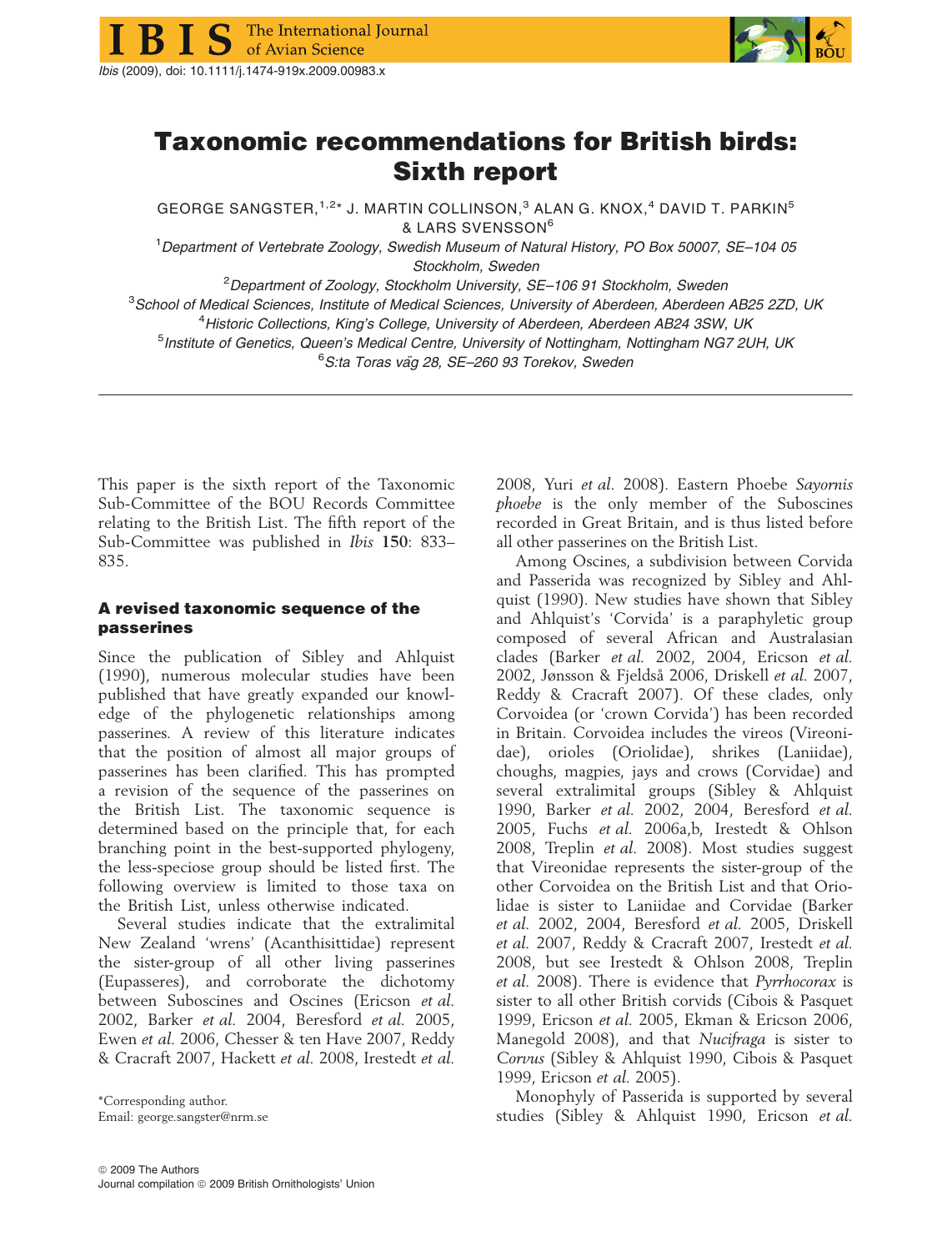2000, Barker et al. 2002, 2004, Beresford et al. 2005, Jønsson & Fjeldså 2006, Reddy & Cracraft 2007, Treplin et al. 2008, but see Honda & Yamagishi 2000). Passerida (sensu Sibley & Ahlquist 1990) consists of three major groups: Sylvioidea, Muscicapoidea and Passeroidea. Recent studies provide support for the recognition of these three groups but also demonstrate that Sibley and Ahlquist (1990) misplaced some groups (including Alaudidae, Sittidae, Certhiidae, Troglodytidae, Remizidae, Paridae). We recognize Sylvioidea, Muscicapoidea and Passeroidea but base their composition on recent studies rather than on Sibley and Ahlquist (1990) (see below). Sylvioidea represents the sister taxon of Muscicapoidea + Passeroidea (Barker et al. 2004, Beresford et al. 2005, Driskell et al. 2007, Reddy & Cracraft 2007, Treplin et al. 2008).

The position of the kinglets (Regulus) remains unclear despite numerous studies investigating their relationships (Sheldon & Gill 1996, Barhoum & Burns 2002, Barker et al. 2002, 2004, Spicer & Dunipace 2004, Beresford et al. 2005, Reddy & Cracraft 2007, Johansson et al. 2008, Treplin et al. 2008). We place the kinglets before other Passerida as incertae sedis.

Sylvioidea (sensu Alström et al. 2006, 'core Sylvioidea' sensu Barker et al. 2002) includes the Bearded Tit (Panurus biarmicus), larks (Alaudidae), swallows (Hirundinidae), long-tailed tits (Aegithalidae) and most babblers (traditional Timaliidae) and warblers (traditional Sylviidae).

Penduline tits (Remizidae) and tits (Paridae) are resolved as the sister-group to all other Sylvioidea in some studies (Barker et al. 2004, Beresford et al. 2005, Treplin et al. 2008) but their exact position is unresolved or poorly supported in others (Sheldon & Gill 1996, Alström et al. 2006, Johansson et al. 2008). All studies, however, are consistent with a position of penduline tits and tits close to, or among, Sylvioidea. We place the penduline tits and tits before all other Sylvioidea.

Monophyly of Sylvioidea (sensu Alström et al. 2006) is supported by numerous studies (Sheldon & Gill 1996, Barker et al. 2004, Beresford et al. 2005, Alström et al. 2006, Driskell et al. 2007, Reddy & Cracraft 2007, Johansson et al. 2008, Treplin et al. 2008). Panurus is neither a babbler nor a parrotbill but instead appears closely related to the larks (Ericson & Johansson 2003, Alström et al. 2006, Fuchs et al. 2006b, Johansson et al. 2008, Gelang et al. 2009). Neither the babblers nor the warblers are monophyletic (Sheldon & Gill 1996, Fjeldså et al. 1999, Barhoum & Burns 2002, Barker et al. 2002, 2004, Cibois 2003, Ericson & Johansson 2003, Beresford et al. 2005, Alström et al. 2006, Reddy & Cracraft 2007, Johansson et al. 2008, Gelang et al. 2009). Several authors have recognized additional family taxa for groups traditionally included in Sylviidae (e.g. Dickinson 2003, Beresford et al. 2005, Alström et al. 2006, Christidis & Boles 2008, Johansson et al. 2008, Nguembock et al. 2008). The following family taxa are adopted here (British genera in parentheses): Cettiidae (Cettia), Phylloscopidae (Phylloscopus), Sylviidae (Sylvia), Locustellidae (Locustella), Acrocephalidae (Hippolais, Acrocephalus) and Cisticolidae (Cisticola).

Muscicapoidea, as recognized here, includes the waxwings (Bombycillidae), nuthatches (Sittidae), treecreepers (Certhiidae), wrens (Troglodytidae), mockingbirds (Mimidae), starlings (Sturnidae), dippers (Cinclidae), thrushes (Turdinae), 'chats' (Saxicolini) and 'flycatchers' (Muscicapini).

The relationships of the waxwings are not yet fully clear, but almost all studies support a position among Muscicapoidea or a sister-group relationship to all other Muscicapoidea (Sibley & Ahlquist 1990, Barker et al. 2004, Cibois & Cracraft 2004, Voelker & Spellman 2004, Beresford et al. 2005, Reddy & Cracraft 2007, but see Barker et al. 2002). Waxwings are placed before all other Muscicapoidea.

Recent studies provide strong support for a clade formed by nuthatches, treecreepers, gnatcatchers (extralimital) and wrens (Sibley & Ahlquist 1990, Sheldon & Gill 1996, Barker et al. 2002, 2004, Ericson & Johansson 2003, Barker 2004, Reddy & Cracraft 2007, Johansson et al. 2008, Treplin et al. 2008). The relationships among these four groups are not yet clear but the majority of studies indicate a sister-group relationship of the nuthatches and the other three groups (Sibley & Ahlquist 1990, Sheldon & Gill 1996, Ericson & Johansson 2003, Barker 2004). The relationships of the Wallcreeper Tichodroma muraria have not yet been assessed by cladistic studies, although a close relationship between Wallcreeper and Sittidae is generally accepted (e.g. Sibley & Ahlquist 1990, Dickinson 2003).

A close relationship of the mockingbirds (Mimidae) and starlings (Sturnidae) was first proposed by Sibley and Ahlquist (1984, 1990) and is supported by at least 13 subsequent phylogenetic studies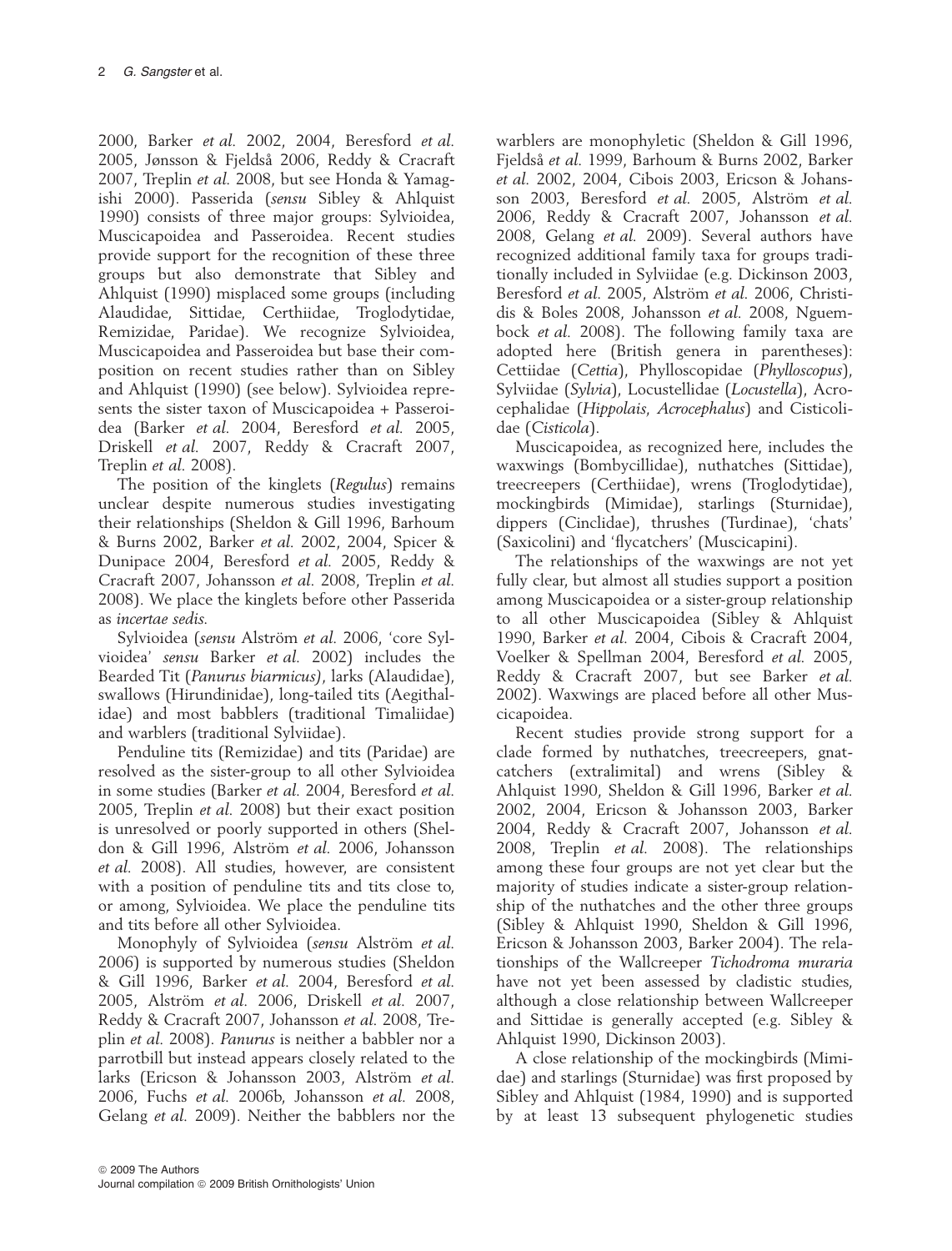(Sheldon & Gill 1996, Pasquet et al. 1999, Barker et al. 2002, 2004, Ericson et al. 2002, Ericson & Johansson 2003, Cibois & Cracraft 2004, Voelker & Spellman 2004, Beresford et al. 2005, Reddy & Cracraft 2007, Johansson et al. 2008, Nguembock et al. 2008, Treplin et al. 2008).

The position of the dippers is not fully resolved but most studies support a sister-group relationship of dippers and a clade comprising thrushes, chats and flycatchers (Voelker 2002, Barker et al. 2004, Cibois & Cracraft 2004, Beresford et al. 2005, Reddy & Cracraft 2007, Treplin et al. 2008, but see Sibley & Ahlquist 1990, Voelker & Spellman 2004, Fuchs et al. 2006b).

Several studies support monophyly of a group formed by thrushes, chats and flycatchers (Sibley & Ahlquist 1990, Cibois & Cracraft 2004, Beresford et al. 2005, Treplin et al. 2008, but see Voelker & Spellman 2004, Fuchs et al. 2006b). Recent evidence indicates that the thrushes (Turdinae, sensu Sibley & Monroe 1990) are not monophyletic, because some taxa (e.g. Monticola) are part of a clade formed by chats and flycatchers (Voelker & Spellman 2004, Pan et al. 2006). Relationships among the 'true' thrushes have recently been clarified (Klicka et al. 2005, Voelker et al. 2006, Pan et al. 2007, Nylander et al. 2008, Voelker & Klicka 2008). Numerous studies have shown that the chats (Saxicolini) are more closely related to the flycatchers (Muscicapini) than to the thrushes (Turdinae) (Sibley & Ahlquist 1990, Chikuni et al. 1996, Pasquet et al. 1999, Barker et al. 2002, 2004, Cibois & Cracraft 2004, Voelker & Spellman 2004, Fuchs et al. 2006b, Treplin et al. 2008). In fact, some of these studies indicate that Saxicolini (sensu Sibley & Ahlquist 1990) and Muscicapini (sensu Sibley & Ahlquist 1990) are not reciprocally monophyletic (Cibois & Cracraft 2004, Voelker & Spellman 2004, Treplin et al. 2008). As a result of these studies, Turdinae includes Zoothera, Ixoreus, Hylocichla, Catharus and Turdus (Klicka et al. 2005), Muscicapini includes two British genera (Muscicapa and Cercotrichas), and Saxicolini includes Erithacus, Luscinia, Tarsiger, Phoenicurus, Saxicola, Oenanthe, Monticola and Ficedula (Cibois & Cracraft 2004, Voelker & Spellman 2004). The position of *Irania* has not yet been assessed with phylogenetic methods; we retain this taxon in Saxicolini.

Passeroidea (sensu Ericson et al. 2003) includes the accentors (Prunellidae), sparrows (Passeridae), wagtails and pipits (Motacillidae), chaffinches (Fringillini), finches, serins, crossbills and allies (Carduelini), snow buntings and longspurs (Calcariini), cardinals (Cardinalini), New World blackbirds and allies (Icterini), New World warblers (Parulini), Old World buntings and New World sparrows (Emberizini), and several extralimital groups.

Most studies support a sister-group relationship between the accentors (Prunellidae) and all other Passeroidea on the British List (Sorenson & Payne 2001, Ericson & Johansson 2003, Barker et al. 2004, Beresford et al. 2005, Johansson et al. 2008, Treplin et al. 2008, but see Sibley & Ahlquist 1990).

A close relationship between sparrows (Passeridae) and wagtails and pipits (Motacillidae) is supported by some studies (Pasquet et al. 1999, Sorenson & Payne 2001) but not by others (Groth 1998, Ericson et al. 2000, Barker et al. 2002, 2004, Ericson & Johansson 2003, Johansson et al. 2008, Treplin et al. 2008). However, placement of the sparrows before wagtails and pipits, irrespective of whether they are assumed to be sister-taxa, is consistent with most studies and is adopted here. The sequence of the sparrows, and of the wagtails and pipits, adopted here, reflects the relationships inferred by Allende et al. (2001) and Voelker (1999), respectively.

There is strong evidence that Fringillidae and Emberizidae are sister-groups (Bledsoe 1988, Sibley & Ahlquist 1990, Sorenson & Payne 2001, Beresford et al. 2005, van der Meij et al. 2005, Treplin et al. 2008, but see Ericson & Johansson 2003). Fringillidae consists of the genus Fringilla (Fringillini) and Carduelini. A sister-group relationship between these groups is supported in nearly all studies (Bledsoe 1988, Sibley & Ahlquist 1990, Groth 1998, Sorenson & Payne 2001, Yuri & Mindell 2002, van der Meij et al. 2005), although two suggest that Carduelini is not monophyletic (Chu 2002, Treplin et al. 2008).

Emberizidae consists of six major groups: Calcariini, Cardinalini, Thraupini (extralimital), Emberizini, Icterini and Parulini. Monophyly of Emberizidae is strongly supported (Bledsoe 1988, Klicka et al. 2000, Barker et al. 2002, Yuri & Mindell 2002, Ericson & Johansson 2003). The snow buntings and longspurs form a clade that is distinct from all other buntings (Klicka et al. 2000, 2003, 2007, Grapputo et al. 2001, Lovette & Bermingham 2002, Yuri & Mindell 2002, Carson & Spicer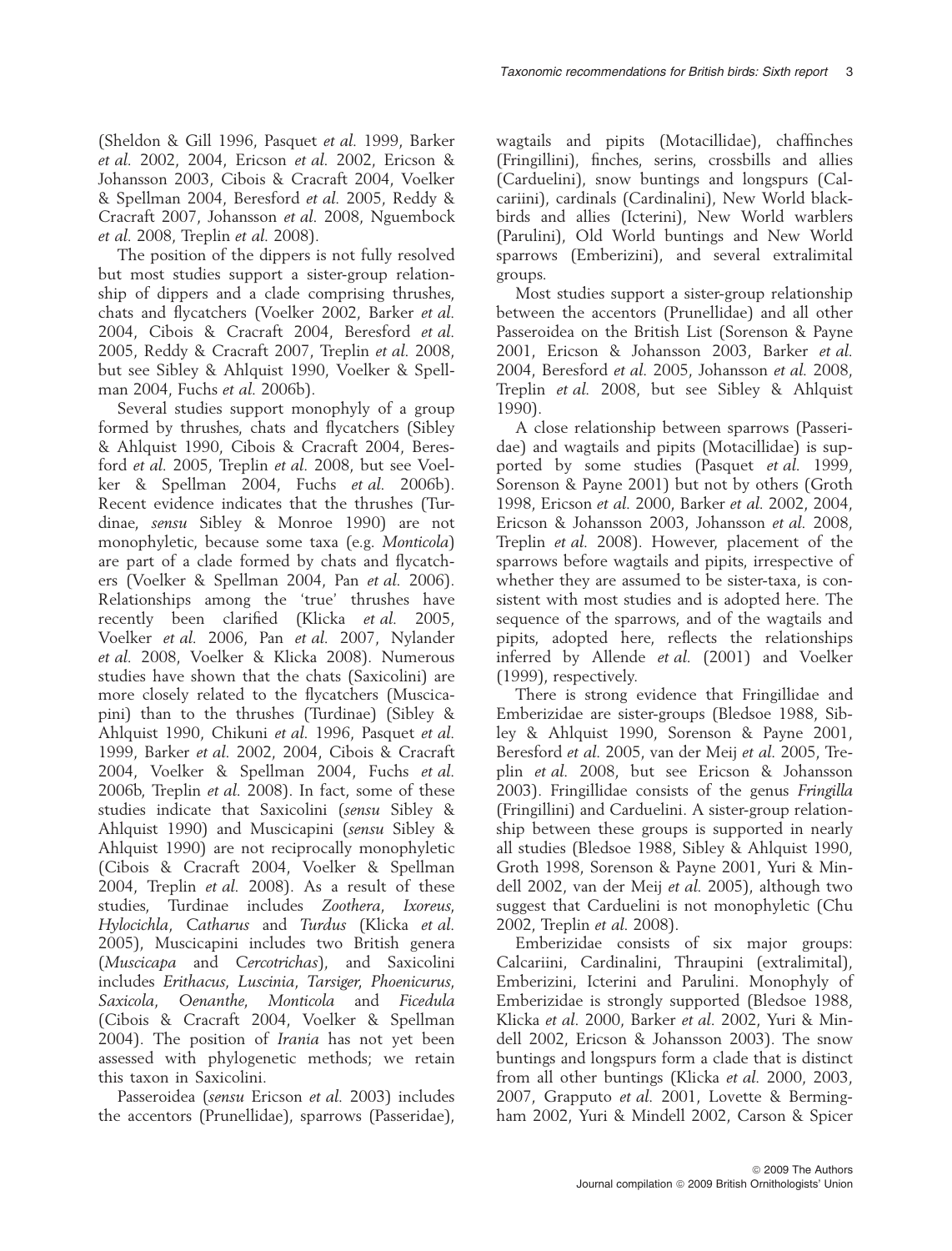2003, Ericson & Johansson 2003, Alström et al. 2008). The name Calcariini is adopted for this group. Current evidence indicates that Plectrophenax is nested in Calcarius (sensu AOU 1998, Dickinson 2003) and that the latter is not monophyletic (Klicka et al. 2003, 2007). However, we do not merge Plectrophenax and Calcarius in one genus as suggested by Klicka et al. (2003), but propose to reinstate the monotypic genus Rhynchophanes for the extralimital McCown's Longspur Calcarius mccownii. As a consequence, the name Plectrophenax is retained for the snow buntings.

The relationships among the remaining groups (Cardinalini, Thraupini, Emberizini, Icterini and Parulini) are unclear due to conflicting results of phylogenetic studies. For instance, Cardinalini and Thraupini are supported as sister-taxa in some analyses (Bledsoe 1988, Barker et al. 2002, Yuri & Mindell 2002, Klicka et al. 2003, 2007) but not in others (Sibley & Ahlquist 1990, Klicka et al. 2000, Lovette & Bermingham 2002). Icterini and Parulini are resolved as sister-groups by some studies (Bledsoe 1988, Barker et al. 2002, Ericson & Johansson 2003) but not by all (Sibley & Ahlquist 1990, Klicka et al. 2000, 2003, 2007, Yuri & Mindell 2002).

Several studies indicate that the 'tanager' genus Piranga is actually part of the cardinal clade (Lovette & Bermingham 2002, Yuri & Mindell 2002, Burns et al. 2003, Klicka et al. 2003, 2007, Alström et al. 2008). The two species of Piranga on the British List (Summer Tanager P. rubra and Scarlet Tanager P. olivacea) are therefore placed in Cardinalini. Consequently, no member of the Thraupini is admitted on the British List.

It is doubtful whether Emberizini represents a monophyletic group. New World 'sparrows' and Old World 'buntings' form separate clades (Grapputo et al. 2001, Lovette & Bermingham 2002, Klicka et al. 2003, 2007, Alström et al. 2008). Several studies suggest that Old World and New World groups are not sister taxa (Lovette & Bermingham 2002, Klicka et al. 2003, Alström et al. 2008, but see Klicka et al. 2007). Relationships among Old World buntings have recently been clarified (Alström et al. 2008). Relationships among New World sparrows have been more intensively studied, but no consensus has emerged (e.g. Avise et al. 1980a, Zink & Blackwell 1996, Patten & Fugate 1998, Carson & Spicer 2003, Klicka et al. 2007, DaCosta et al. 2009). The sequence of the species in these groups is left unchanged.

A phylogenetic study of Icterini has identified five major clades (Lanyon & Omland 1999, see also Freeman & Zink 1995). However, as the relationships among these clades are unresolved, the taxonomic sequence is left unchanged.

Phylogenetic studies indicate that the New World warblers (sensu AOU 1998) are not monophyletic (Lovette & Bermingham 2002, Klein et al. 2004). However, all species on the British List are part of a well-supported clade consisting of 19 genera of morphologically typical parulids (Lovette & Bermingham 2002). Several traditionally accepted genera are not monophyletic (Avise et al. 1980b, Lovette & Bermingham 2001, 2002, Klein et al. 2004, Lovette & Hochachka 2006); a comprehensive revision of Parulidae is warranted.

The sequence of the passerines on the British List (including those that are not currently part of the British List but which reside in Category D) becomes as follows:

Suboscines

Tyrannides Tyrannidae (Sayornis) Oscines Corvida Corvoidea Vireonidae (Vireo) Oriolidae (Oriolus) Laniidae (Lanius) Corvidae (Pyrrhocorax, Pica, Garrulus, Nucifraga, Corvus) Passerida Regulidae (Regulus) incertae sedis Sylvioidea Remizidae (Remiz) Paridae (Cyanistes, Parus, Lophophanes, Periparus, Poecile) Panuridae (Panurus) Alaudidae (Melanocorypha, Calandrella, Galerida, Lullula, Alauda, Eremophila) Hirundinidae (Riparia, Tachycineta, Progne, Ptyonoprogne, Hirundo, Delichon, Cecropis, Petrochelidon) Cettiidae (Cettia) Aegithalidae (Aegithalos) Phylloscopidae (Phylloscopus) Sylviidae (Sylvia) Locustellidae (Locustella) Acrocephalidae (Hippolais, Acrocephalus)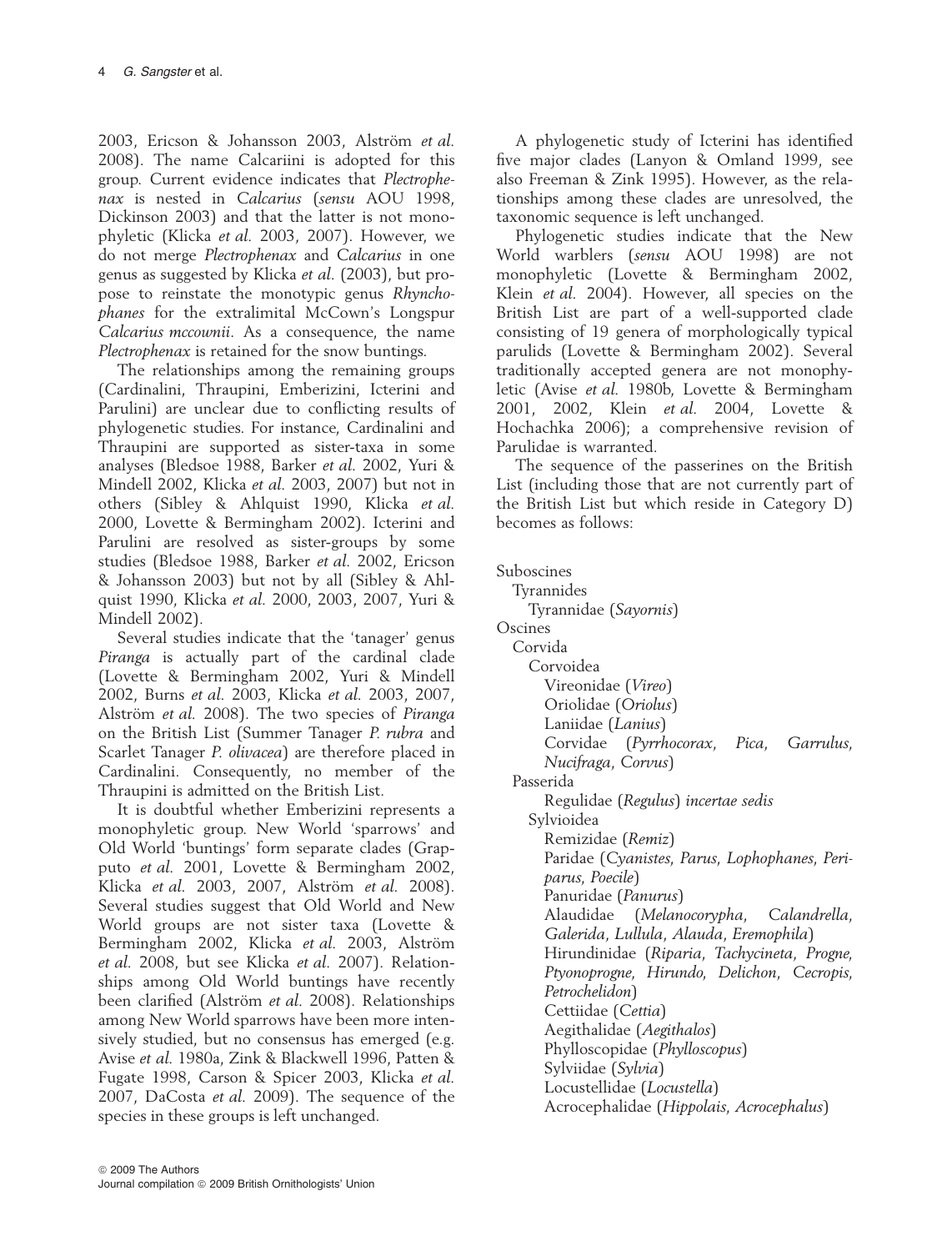Cisticolidae (Cisticola) Muscicapoidea Bombycillidae (Bombycilla) Tichodromidae (Tichodroma) Sittidae (Sitta) Certhiidae (Certhia) Troglodytidae (Troglodytes) Mimidae (Mimus, Toxostoma, Dumetella) Sturnidae (Sturnus, Pastor, Agropsar) Cinclidae (Cinclus) Muscicapidae Turdinae (Zoothera, Ixoreus, Hylocichla, Catharus, Turdus) Muscicapinae (Muscicapa, Cercotrichas, Erithacus, Luscinia, Tarsiger, Irania, Phoenicurus, Saxicola, Oenanthe, Monticola, Ficedula) Passeroidea Prunellidae (Prunella) Passeridae (Passer, Petronia) Motacillidae (Motacilla, Anthus) Fringillidae (Fringilla, Serinus, Carduelis, Loxia, Bucanetes, Carpodacus, Pinicola, Pyrrhula, Coccothraustes, Hesperiphona) Emberizidae Calcariini (Plectrophenax, Calcarius) Cardinalini (Piranga, Pheucticus, Passerina) Emberizini (Pipilo, Chondestes, Passerculus, Passerella, Melospiza, Zonotrichia, Junco, Emberiza) Icterini (Dolichonyx, Molothrus, Xanthocephalus, Icterus) Parulini (Mniotilta, Vermivora, Parula, Dendroica, Setophaga, Seiurus, Geothlypis, Wilsonia)

We are grateful to Per Alström and Per Ericson for reading an early version of this report.

## REFERENCES

- Allende, L.M., Rubio, I., Ruiz-Del-Valle, V., Guillen, J., Martinez-Laso, J., Lowy, E., Varela, P., Zamora, J. & Arnaiz-Villena, A. 2001. The Old World sparrows (genus Passer) phylogeography and their relative abundance of nuclear mtDNA pseudogenes. J. Mol. Evol. 53: 144–154.
- Alström, P., Ericson, P.G.P., Olsson, U. & Sundberg, P. 2006. Phylogeny and classification of the avian superfamily Sylvioidea, based on nuclear and mitochondrial sequence data. Mol. Phylogenet. Evol. 38: 381-397.
- Alström, P., Olsson, U., Lei, F., Wang, H.-T., Gao, W. & Sundberg, P. 2008. Phylogeny and classification of the Old

World Emberizini (Aves, Passeriformes). Mol. Phylogenet. Evol. 47: 960–973.

- American Ornithologists' Union (AOU) 1998. Check-List of North American Birds, 7th edn. Washington, DC: American Ornithologists' Union.
- Avise, J.C., Patton, J.C. & Aquadro, C.F. 1980a. Evolutionary genetics of birds. II. Conservative protein evolution in North American sparrows and relatives. Syst. Zool. 29: 323–334.
- Avise, J.C., Patton, J.C. & Aquadro, C.F. 1980b. Comparative molecular evolution in New World warblers (Parulidae) and rodents (Cricetidae). J. Hered. 71: 303–310.
- Barhoum, D.N. & Burns, K.J. 2002. Phylogenetic relationships of the Wrentit based on mitochondrial cytochrome b sequences. Condor 104: 740–749.
- Barker, F.K. 2004. Monophyly and relationships of wrens (Aves: Troglodytidae): a congruence analysis of heterogeneous mitochondrial and nuclear DNA sequence data. Mol. Phylogenet. Evol. 31: 486–504.
- Barker, F.K., Barrowclough, G. & Groth, J.G. 2002. A phylogenetic hypothesis for passerine birds: taxonomic and biogeographic implications of an analysis of nuclear DNA sequence data. Proc. R. Soc. Lond. B 269: 295-308.
- Barker, F.K., Cibois, A., Schikler, P., Feinstein, J. & Cracraft, J. 2004. Phylogeny and diversification of the largest avian radiation. Proc. Natl Acad. Sci. USA 101: 11040–11045.
- Beresford, P., Barker, F.K., Ryan, P.G. & Crowe, T.M. 2005. African endemics span the tree of songbirds (Passeri): molecular systematics of several evolutionary 'enigmas'. Proc. R. Soc. Lond. B 272: 849–858.
- Bledsoe, A.H. 1988. Nuclear DNA evolution and phylogeny of the New World nine-primaried oscines. Auk 105: 504– 515.
- Burns, K.J., Hackett, S.J. & Klein, N.K. 2003. Phylogenetic relationships of Neotropical honeycreepers and the evolution of feeding morphology. J. Avian Biol. 34: 360–370.
- Carson, R.J. & Spicer, G.S. 2003. A phylogenetic analysis of the emberizid sparrows based on three mitochondrial genes. Mol. Phylogenet. Evol. 29: 43–57.
- Chesser, R.T. & ten Have, J. 2007. On the phylogenetic popition of the scrub-birds (Passeriformes: Menurae: Atrichornithidae) of Australia. J. Ornithol. 148: 471–476.
- Chikuni, K., Minaka, N. & Ikenaga, H. 1996. Molecular phylogeny of some Passeriformes, based on cytochrome b sequences. J. Yamashina Inst. Ornithol. 28: 1–8.
- Christidis, L. & Boles, W.E. 2008. Systematics and Taxonomy of Australian Birds. Collingwood, Victoria: CSIRO Publishing.
- Chu, P.C. 2002. A morphological test of the monophyly of the cardueline finches (Aves: Fringillidae, Carduelinae). Cladistics 18: 279–312.
- Cibois, A. 2003. Mitochondrial DNA phylogeny of babblers (Timaliidae). Auk 120: 35–54.
- Cibois, A. & Cracraft, J. 2004. Assessing the passerine 'Tapestry': phylogenetic relationships of the Muscicapoidea inferred from nuclear DNA sequences. Mol. Phylogenet. Evol. 32: 264–273.
- Cibois, A. & Pasquet, E. 1999. Molecular analysis of the phylogeny of 11 genera of the Corvidae. Ibis 141: 297–306.
- DaCosta, J.M., Spellman, G.M., Escalante, P. & Klicka, J. 2009. A molecular systematic revision of two historically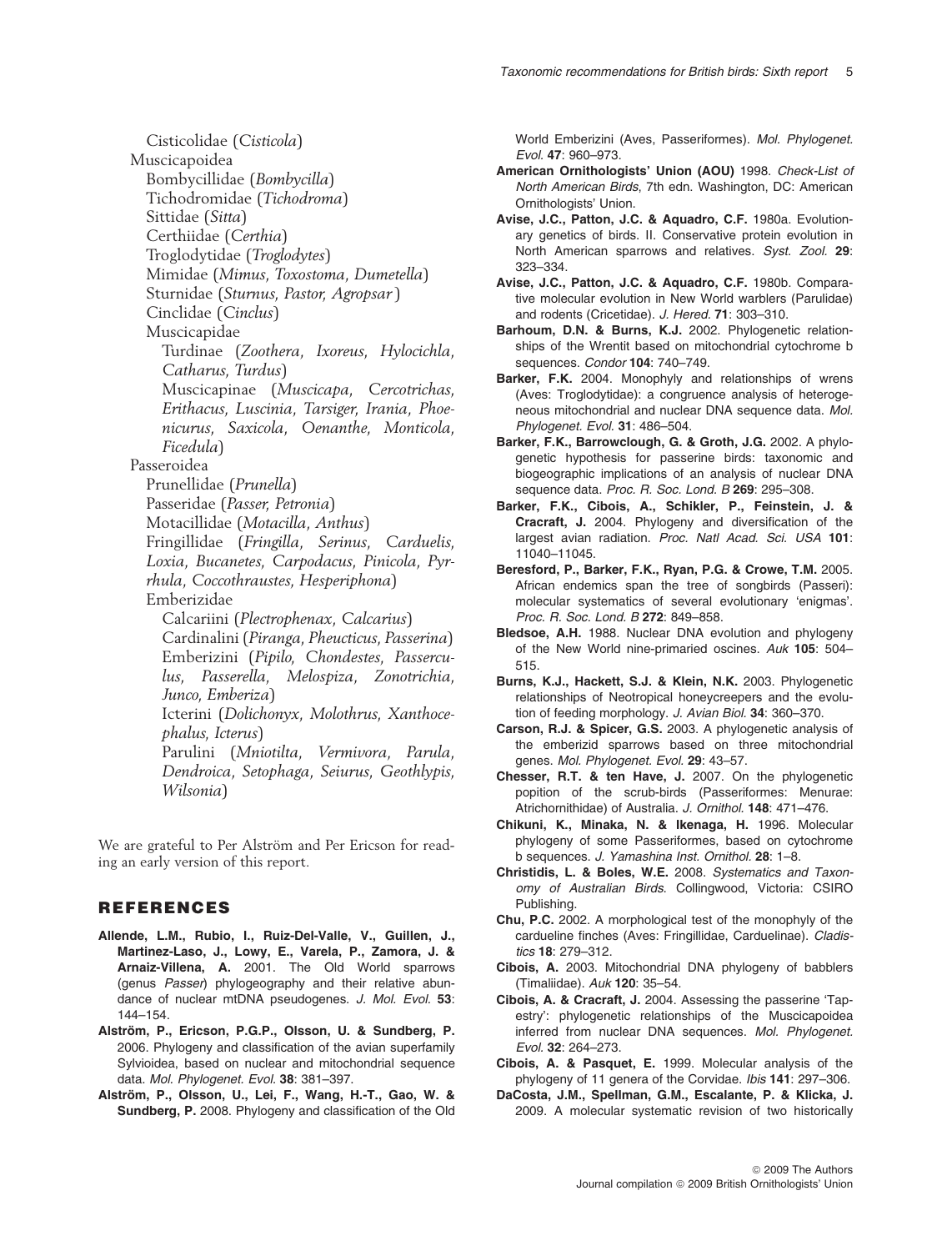problematic songbird clades: Aimophila and Pipilo. J. Avian Biol. 40: 206–216.

- Dickinson, E.C. 2003. The Howard and Moore Complete Checklist of the Birds of the World, 3rd edn. London: Christopher Helm.
- Driskell, A., Christidis, L., Gill, B.J., Boles, W.E., Barker, F.K. & Longmore, N.W. 2007. A new endemic family of New Zealand passerine birds: adding heat to a biodiversity hotspot. Aust. J. Zool. 55: 73–78.
- Ekman, J. & Ericson, P.G.P. 2006. Out of Gondwanaland; the evolutionary history of cooperative breeding and social behaviour among crows, magpies, jays and allies. Proc. R. Soc. Lond. B 273: 1117–1125.
- Ericson, P.G.P. & Johansson, U.S. 2003. Phylogeny of Passerida (Aves: Passeriformes) based on nuclear and mitochondrial sequence data. Mol. Phylogenet. Evol. 29: 126–138.
- Ericson, P.G.P., Johansson, U.S. & Parsons, T.J. 2000. Major divisions of oscines revealed by insertions in the nuclear gene c-myc: A novel gene in avian phylogenetics. Auk 117: 1077–1086.
- Ericson, P.G.P., Christidis, L., Cooper, A., Irestedt, M., Jackson, J., Johansson, U.S. & Norman, J.A. 2002. A Gondwanan origin of passerine birds supported by DNA sequences of the endemic New Zealand wrens. Proc. R. Soc. Lond. B 269: 235–241.
- Ericson, P.G.P., Irestedt, M. & Johansson, U.S. 2003. Evolution, biogeography, and patterns of diversification in passerine birds. J. Avian Biol. 34: 3–15.
- Ericson, P.G.P., Jansén, A.-L., Johansson, U.S. & Ekman, J. 2005. Inter-generic relationships of the crows, jays, magpies and allied groups (Aves: Corvidae) based on nucleotide sequence data. J. Avian Biol. 36: 222– 234.
- Ewen, J.G., Flux, I. & Ericson, P.G.P. 2006. Systematic affinities of two enigmatic New Zealand passerines of high conservation priority, the Hihi or Stitchbird Notiomystis cincta and the Kokako Callaeas cinerea. Mol. Phylogenet. Evol. 40: 281–284.
- Fjeldså, J., Goodman, S.M., Schulenberg, T.S. & Slikas, B. 1999. Molecular evidence for relationship of Malagasy birds. Proc. Int. Ornithol. Congr. 22: 3084–3094.
- Freeman, S. & Zink, R.M. 1995. A phylogenetic study of the blackbirds based on variation in mitochondrial DNA restriction sites. Syst. Biol. 44: 409–420.
- Fuchs, J., Fjeldså, J. & Pasquet, E. 2006a. An ancient African radiation of corvoid birds (Aves: Passeriformes) detected by mitochondrial and nuclear sequence data. Zool. Scr. 35: 375–385.
- Fuchs, J., Fjeldså, J., Bowie, R.C.K., Voelker, G. & Pasquet, E. 2006b. The African warbler genus Hyliota as a lost lineage in the oscine songbird tree: molecular support for an African origin of the Passerida. Mol. Phylogenet. Evol. 39: 186–197.
- Gelang, M., Cibois, A., Pasquet, E., Olsson, U., Alström, P. & Ericson, P.G.P. 2009. Phylogeny of babblers (Aves, Passeriformes): major lineages, family limits and classification. Zool. Scr. 38: 225-236.
- Grapputo, A., Pilastro, A., Baker, A.J. & Marin, G. 2001. Molecular evidence for phylogenetic relationships among buntings and American sparrows (Emberizidae). J. Avian Biol. 32: 95–101.
- Groth, J.G. 1998. Molecular phylogenetics of finches and sparrows: consequences of character removal in cytochrome b sequences. Mol. Phylogenet. Evol. 10: 377-390.
- Hackett, S.J., Kimball, R.T., Reddy, S., Bowie, R.C.K., Braun, E.L., Braun, M.J., Chojnowski, J.L., Cox, W.A., Han, K.-L., Harshman, J., Huddleston, C.J., Marks, B.D., Miglia, K.J., Moore, W.S., Sheldon, F.H., Steadman, D.W., Witt, C.C. & Yuri, T. 2008. A phylogenomic study of birds reveals their evolutionary history. Science 320: 1763–1768.
- Honda, M. & Yamagishi, S. 2000. A molecular perspective on oscine phylogeny, with special reference to inter-familial relationships. Jap. J. Ornithol. 49: 175–184.
- Irestedt, M. & Ohlson, J.I. 2008. The division of the major songbird radiation into Passerida and 'core Corvoidea' (Aves: Passeriformes) – the species tree vs. gene trees. Zool. Scr. 37: 305–313.
- Irestedt, M., Fuchs, J., Jønsson, K.A., Ohlson, J.I., Pasquet, E. & Ericson, P.G.P. 2008. The systematic affinity of the enigmatic Lamprolia victoriae (Aves: Passeriformes) – an example of avian dispersal between New Guinea and Fiji over Miocene intermittent land bridges? Mol. Phylogenet. Evol. 48: 1218–1222.
- Johansson, U.S., Fjeldså, J. & Bowie, R.C.K. 2008. Phylogenetic relationships within Passerida (Aves: Passeriformes): a review and a new molecular phylogeny based on three nuclear intron markers. Mol. Phylogenet. Evol. 48: 858–876.
- Jønsson, K.A. & Fjeldså, J. 2006. A phylogenetic supertree of oscine passerine birds (Aves: Passeri). Zool. Scr. 35: 149–186.
- Klein, N.K., Burns, K.J., Hackett, S.J. & Griffiths, C.S. 2004. Molecular phylogenetic relationships among the wood warblers (Parulidae) and historical biogeography in the Caribbean basin. J. Caribb. Ornithol. 17: 3–17.
- Klicka, J., Johnson, K.P. & Lanyon, S.M. 2000. New World nine-primaried oscine relationships: constructing a mitochondrial DNA framework. Auk 117: 321–336.
- Klicka, J., Zink, R.M. & Winker, K. 2003. Longspurs and Snow Buntings: phylogeny and biogeography of a high-latitude clade (Calcarius). Mol. Phylogenet. Evol. 26: 165–175.
- Klicka, J., Voelker, G. & Spellman, G.M. 2005. A molecular phylogenetic analysis of the 'true thrushes' (Aves: Turdinae). Mol. Phylogenet. Evol. 34: 486–500.
- Klicka, J., Burns, K. & Spellman, G.M. 2007. Defining a monophyletic Cardinalini: a molecular perspective. Mol. Phylogenet. Evol. 45: 1014–1032.
- Lanyon, S.M. & Omland, K.E. 1999. A molecular phylogeny of the blackbirds (Icteridae): five lineages revealed by cytochrome-b sequence data. Auk 116: 629–639.
- Lovette, I.J. & Bermingham, E. 2001. A mitochondrial sequence-based phylogenetic analysis of Parula woodwarblers (Aves: Parulidae). Auk 118: 211–215.
- Lovette, I.J. & Bermingham, E. 2002. What is a woodwarbler? Molecular characterization of a monophyletic Parulidae. Auk 119: 695–714.
- Lovette, I.J. & Hochachka, W.M. 2006. Simultaneous effects of phylogenetic niche conservatism and competition on avian community structure. Ecology 87: S14–S28.
- Manegold, A. 2008. Morphological characters of the tongue skeleton reveal phylogenetic relationships within Corvidae (Oscines, Passeriformes). Emu 108: 321–330.
- van der Meij, M.A.A., de Bakker, M.A.G. & Bout, R.G. 2005. Phylogenetic relationships of finches and allies based on